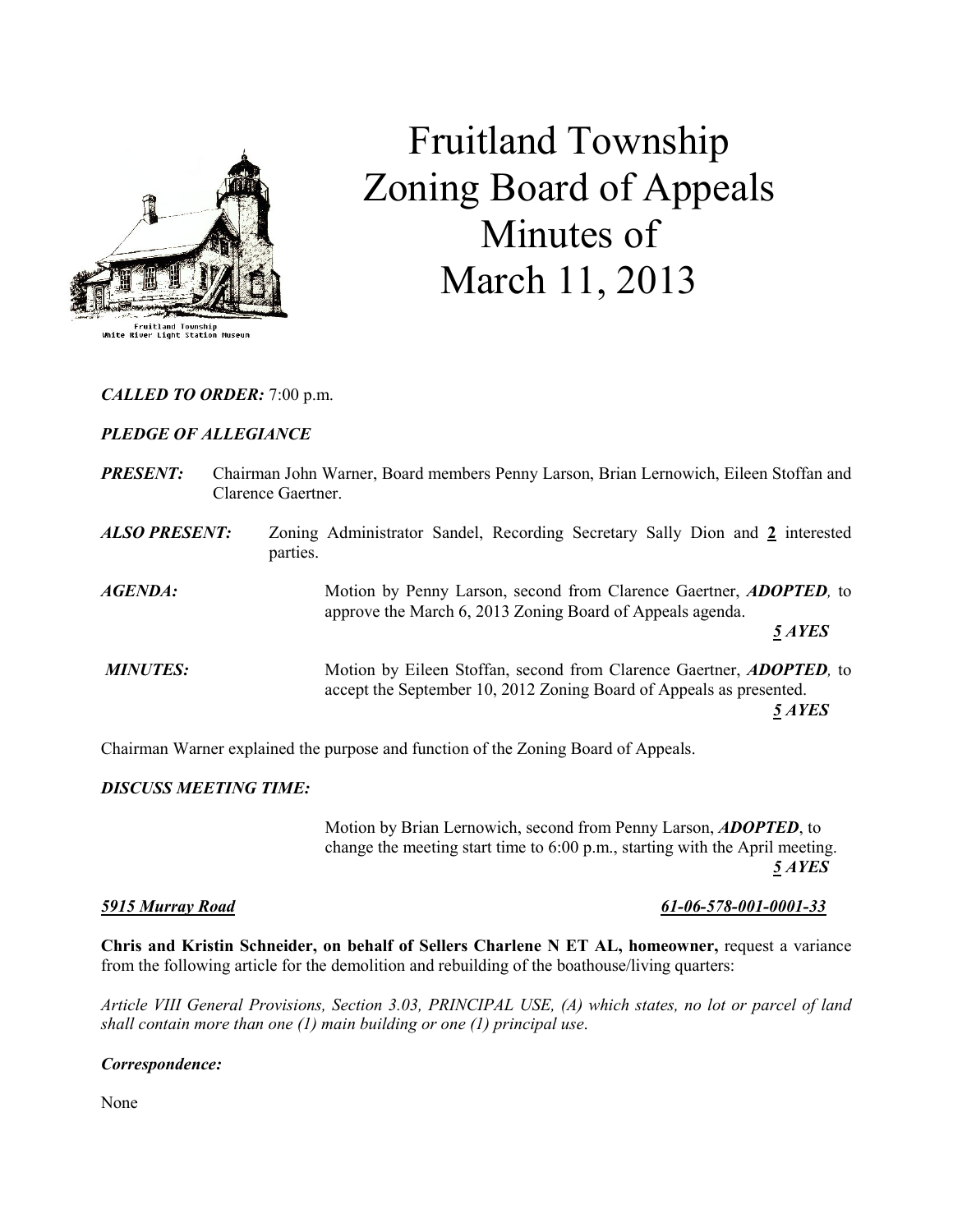# Public Hearing opened at 7:05 p.m.

Chris and Kristin Schneider, applicants, gave overview of the proposed project and offered to answer questions.

This property is co-owned by themselves; an Aunt and Brother. The existing cottage up on the bluff is not usable during the winter months because of the location and it would not be easy to use because the water pipe is above the ground and would freeze. The proposed project would be to rebuild the boathouse which is located at the bottom of the bluff to use in the off season months. This parcel is very vertical; the only flat spots are where the existing cottage and boathouse are located. This request also includes adding two (2) foot into the dune and tree area. They have obtained a Soil Erosion Permit; however, have not applied to the DEQ yet. They have been granted approval from the Sylvan Beach Association; letter provided to the board tonight and made part of the record.

Chairperson Warner asks about the dry hydrant that goes under the corner of the boathouse. It appears the water line goes toward the lake; it would have to be relocated. The Schneider's do not where it goes, however, was asked by Alan Jackman of the Sylvan Beach Association to mark it when they found it.

Chairperson Warner goes on to state that if proven to be a continued use as a residence they could rebuild in the same footprint for that use. If not a continued use as residence they can rebuild in the same footprint but only for the use it currently has. According to the Schneider's this was used as a residence several years back, however, for the past several years has been used mainly for storage of things. Power is being sub-fed from the other cottage.

According to Assessment records the structure they are requesting to rebuild has only been assessed as a garage/boathouse, never a residence.

The Schneider's explain they pay full years taxes but can only use the cottage maybe a total of six (6) months. They do not have water and can't get up the dune.

Board Member Stoffan asks if the plan did not include adding two (2) foot could they do it. Zoning Administrator Sandel stated yes per our ordinance it could be rebuilt on the same footprint, for the same use, however, if not used as dwelling now it would not be allowed to be rebuilt as a dwelling because two (2) dwellings are not allowed on one (1) parcel.

Board Member Stoffan asked if the parcel could be divided. Zoning Administrator Sandel stated he is not sure, it would have to do with site development standards for the township and the required shares for Sylvan Beach requirements to do that. The Schneider's agreed they were not sure about the shares and wouldn't want to pay two  $(2)$  association fees.

Board Member Lernowich asks if they would be willing to demolish the existing cottage on the bluff. The Schneider's stated no.

Board Member Stoffan asks does the existing boathouse have a kitchen in it now. The Schneider's stated that it did eighteen (18) years ago, but not now.

Chairperson Warner asks if it was heated. The Schneider's stated no it was never heated and that neither is the other cottage.

The Schneider's explain they understand the chance of setting precedence, however, it doesn't seem like this issue ever comes up. Because Sylvan Beach wants this rebuilt and the amount of money that will be spent they would like it to be usable all year round.